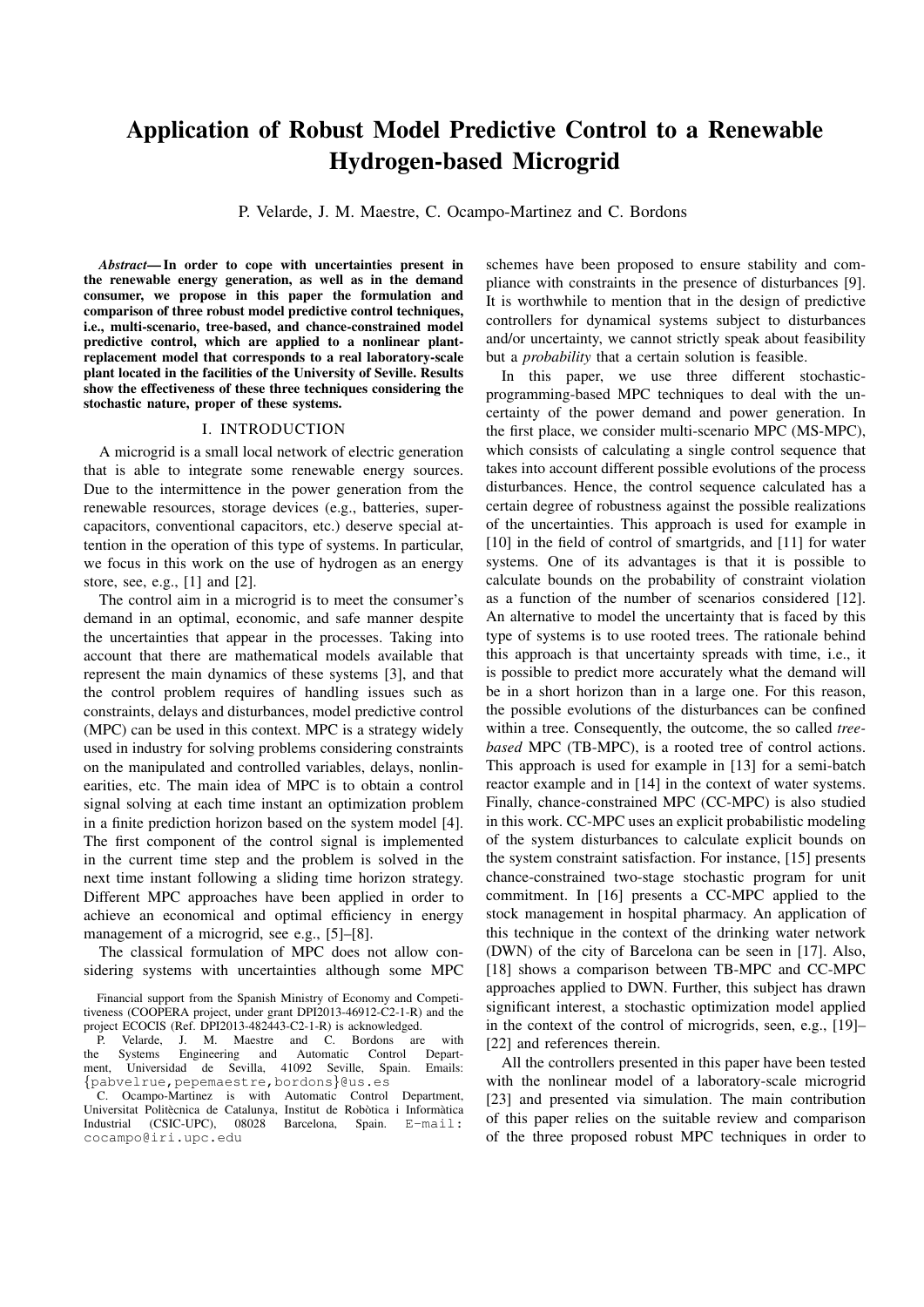highlight their main advantages and weakness when coping with disturbances and uncertainties within the closed loop of a hydrogen-based microgrid.

The remainder of this paper is organized as follows. First, a description of the microgrid and its linear model are shown in Section II. Section III presents the optimization problem and the robust MPC techniques formulation. The results from simulations are shown in Section IV. Finally, in Section V, some conclusions are drawn.

# II. DESCRIPTION OF THE HYLAB MICROGRID

The microgrid used is the plant developed by HyLab. The plant consists in a modular system equipped with various components that allow experimentation and simulation of various types of renewable energy sources. In Figure 1, the experimental HyLab plant is shown.



Fig. 1: Experimental HyLab Plant

The system consists of a photovoltaic field, emulated by an electronic power source, which produces electricity to supply the load. Any power excess is stored in a battery bank or derived to the electrolyzer. If the power obtained from renewable energy is not enough, both the fuel cell and the battery bank can provide power to the load, which is emulated by the electronic load source. The microgrid can work either connected to the network or as an isolated system. The Hydrogen Path is composed of two subsystems: one for producing and storing hydrogen and the other for feeding the fuel cell with hydrogen and providing power to the grid. The fuel cell and the electrolyzer are of a Proton Exchange Membrane (PEM) type and the hydrogen is stored as metal hydrides. The converters are used as power interfaces that allow the energy transfer between different devices. All units are connected via a DC bus that is regulated by the battery bank.

# *A. Microgrid Linear Model and Constraints*

Behind the experimental setup, there is a set of nonlinear complex subsystems. The nonlinear model of the described plant, its simulation and validation are presented in [23]. In order to apply linear MPC techniques, it is necessary to take into account a linear model of the system. The linear continuous system was discretized using Tustin's method with a sampling time of 30 s.

The linear model of the plant consists of two input variables,  $P_{\text{H2}}$  and  $P_{\text{grid}}$ , which are measured in kilowatts (kW).  $P_{\text{H2}}$  represents the power of the electrolyzer and the power of the fuel cells: when it is greater than zero, the PEM fuel cell is working  $(P_{\text{fc}})$  and when  $P_{\text{H2}}$  is negative, it indicates that the electrolyzer is operating  $(P_{\rm ez})$ . Both the electronic load and the electronic power source can either deliver or absorb power from the General Power Grid (GPG). Moreover,  $P_{grid}$  represents the power of GPG, which is positive when the power is supplied to the microgrid from the GPG and it is less than zero when delivering power to the GPG. The system is subject to disturbances ( $P_{\text{net}}$ ) resulting from the difference between the power produced and the power demanded. The states are given by the state of charge of the batteries (*SOC*) and the metal hydrides level (*MHL*) of the storage tank, both measured in percentage  $(\%)$ . The linear model of the plant can be written as

$$
x(k+1) = Ax(k) + Bu(k) + E\omega(k).
$$
 (1)

In this model,  $u(k) = [P_{H2}, P_{grid}]^T$  represents the manipulated variables;  $x = [SOC, MHL]^T$  are the states of the system and  $\omega(k) = P_{\text{net}}$  represents the system disturbance.

The identification process for obtaining the linear model of the plant is developed in [8].

In order to avoid damage to the equipment, it is necessary to consider limits for the Hydrogen Path operation,  $P_{H2}$ , constraints for  $P_{\text{grid}}$  and their incremental signals  $\Delta P_{\text{H2}}$  and ∆*P*grid, respectively, which correspond to physical limitations of the connection, i.e.,

$$
-0.9\,\text{kW} \le P_{\text{H2}} \le 0.9\,\text{kW},\tag{2a}
$$

$$
-2.5 \,\text{kW} \le P_{\text{grid}} \le 2 \,\text{kW},\tag{2b}
$$

$$
-0.9\,\text{kW} \le \Delta P_{\text{H2}} \le 0.9\,\text{kW},\tag{2c}
$$

$$
-2.5 \,\text{kW} \le \Delta P_{\text{grid}} \le 2 \,\text{kW}.\tag{2d}
$$

Both the battery bank and the metal hydrides storage tank have limited capacity to prevent any plant damage, i.e.,

$$
40\% \leq SOC \leq 90\%,\tag{3a}
$$

$$
10\% \leq MHL \leq 90\%.
$$
 (3b)

The input constraints given by (2) can be rewritten as

$$
u(k) \in \mathcal{U},\tag{4}
$$

and the state constraints defined by (3) are expressed as

$$
x(k) \in \mathcal{X}.\tag{5}
$$

## III. MPC IN MICROGRID HYDROGEN-BASED STORAGE

Due to the random behavior that compromises the energy generation from renewable sources and the demand consumers, the use of robust MPC techniques that account for the uncertainty is a necessity in this context, in order to meet the energy demand.

MPC is a strategy of control based on the explicit use of a dynamical model to predict the state/output of the process in future instants of time along a *prediction horizon N*. The set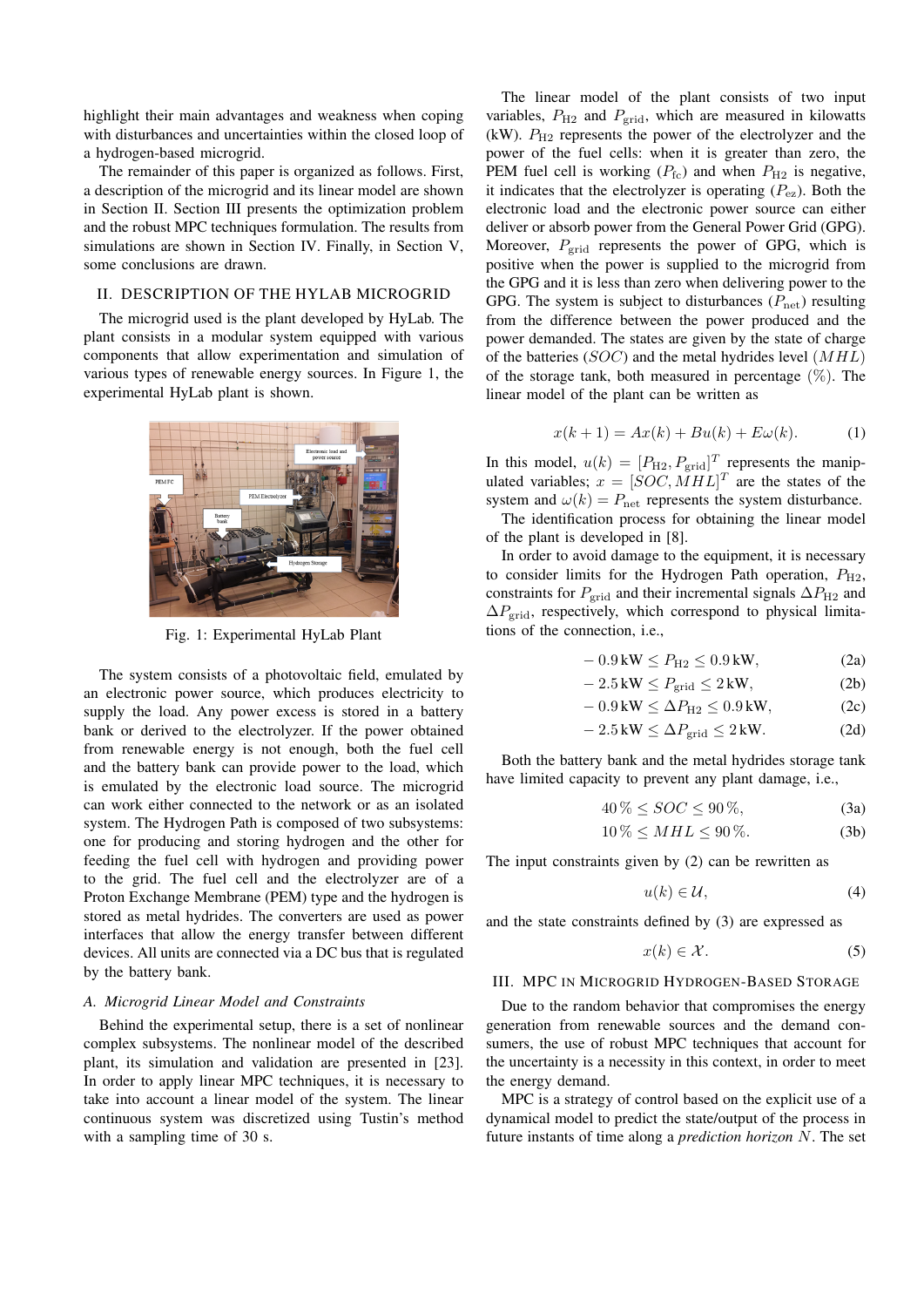of future control signals is calculated by the optimization of an objective function. Only the control signal calculated for the time instant  $k \in \mathbb{Z}_+$  is applied to the process, whereas the others are discarded.

The optimization problem to solve at each time instant *k* is

$$
\min_{u[k\;:\;k+N-1]} \sum_{i=k}^{k+N-1} J(x(i), u(i)),\tag{6}
$$

subject to

$$
x(i + 1) = Ax(i) + Bu(i) + E, \omega(i),
$$
 (7a)

$$
x(i+1) \in \mathcal{X},\tag{7b}
$$

$$
u(i) \in \mathcal{U}, \quad \forall i \in \mathbb{Z}_0^{N-1}.
$$
 (7c)

The cost function that is minimized is given by

$$
J(x(k), u(k)) = (x(k) - x_{ref})^T Q(x(k) - x_{ref}) + u^T(k)Ru(k),
$$

with  $Q = 1$  and  $R = [500, 600]^T$ , which are weighting factors obtained after application of economic and technical criteria, given by [1]. In order to keep appropriate levels in the states of charge of the battery and the hydrogen tank, the references given are  $x_{ref} = [60\%, 45\%]^T$ , respectively.

The controller is designed so that the batteries are the first way of energy storage. If there exists a big difference between the demanded energy and the produced energy by the renewable sources, it proceeds to the production of hydrogen.

# *A. Multi-scenarios MPC approach (MS-MPC)*

The optimization based on scenarios provides an intuitive way to approximate the solution to the stochastic optimization problem. To design the MS-MPC, it is enough to know several scenarios with potential evolutions of the energy demand and generation. A common control sequence that optimizes all the considered scenarios is calculated, obtaining in this way a certain robustness against the different possible evolutions of the disturbances. The scenario-based approach is computationally efficient since its solution is based on a deterministic convex optimization, even when the original problem is not [24].

The main idea for optimization considering a finite number of scenarios is to rewrite the same system for each one of known disturbances. The problem to be solved consists of

$$
\min_{u[k \; : \; k+N-1]} \sum_{j=1}^{K} (\sum_{i=k}^{k+N-1} J(x_j(i), u(i))), \tag{8}
$$

subject to

$$
x_j(i+1) = Ax_j(i) + Bu(i) + E\omega_j(i), \tag{9a}
$$

$$
x_j(i + 1) \in \mathcal{X}, \quad \forall i \in \mathbb{Z}_0^{N-1}, \quad \forall j \in \mathbb{Z}_1^K, \qquad (9b)
$$

$$
u(i) \in \mathcal{U},\tag{9c}
$$

where *K* is the number of scenarios considered.

A control sequence is optimized for the augmented system given by (9a), which includes different possible evolutions of the original one. The calculation of the controller will

result in a unique robust control action that satisfies all the potential disturbances of this extended system.

## *B. Tree-based MPC (TB-MPC)*

This technique consists in transforming the different possible evolutions of disturbances into a rooted tree that, through its evolution, diverges and generates a reduced number of scenarios. The points of divergence are called *bifurcations* and they represent moments in time in which the evolution of the disturbances is big enough to consider more than one trajectory. The formulation of the control problem involves making tree-based optimization scenarios where only the most relevant disturbance patterns are modeled. It should be noticed that the number of scenarios used to build the tree should be in consonance with the computational capability of the controller and the probability of risk<sup>1</sup> in the development of the tree.

Unlike the MS-MPC problem, each scenario in the tree has its own control signal, which means that more optimization variables are needed. However, given that the control signal cannot anticipate events beyond the next bifurcation point, control sequences for different scenarios have to be equal as long as the scenarios do not branch out. As a consequence, the solution of this control problem is a rooted-tree of control actions. Notice that only the first component of this tree, which is equal for all the scenarios, is actually applied. For the design of this controller, the bifurcation points of the tree are checked: if they are equal then the control actions are the same, so that the number of variables and the calculation time can be reduced significantly.

The TB-MPC problem formulation to be solved at each time instant is represented by

$$
\min_{u_j[k \; : \; k+N-1]} \sum_{j=1}^R (\sum_{i=k}^{k+N-1} J(x_j(i), u_j(i))), \qquad (10)
$$

subject to

$$
x_j(i + 1) = Ax_j(i) + Bu_j(i) + E\omega_j(i),
$$
 (11a)

$$
x_j(i+1) \in \mathcal{X}, \quad \forall i \in \mathbb{Z}_0^{N-1}, \tag{11b}
$$

$$
u_j(i) \in \mathcal{U}, \quad \forall j \in \mathbb{Z}_1^R, \tag{11c}
$$

where *R* is the number of reduced scenarios from the initial *K* scenarios. In addition, it is necessary to introduce nonanticipative constraints to force the controller not to actuate before the uncertainty associated to the bifurcation points is solved. These constraints are given by

$$
u_i(k) = u_j(k) \quad \text{if} \quad \omega_i(k) = \omega_j(k); \ \forall \ i \neq j. \tag{11d}
$$

As said before, a control sequence is optimized for the extended system with a disturbance tree, and only the first component of the input tree is actually applied to the system. The problem is repeated at each time instant  $k \in \mathbb{Z}_+$ .

<sup>&</sup>lt;sup>1</sup>It is the risk acceptability level of constraint violation for the states.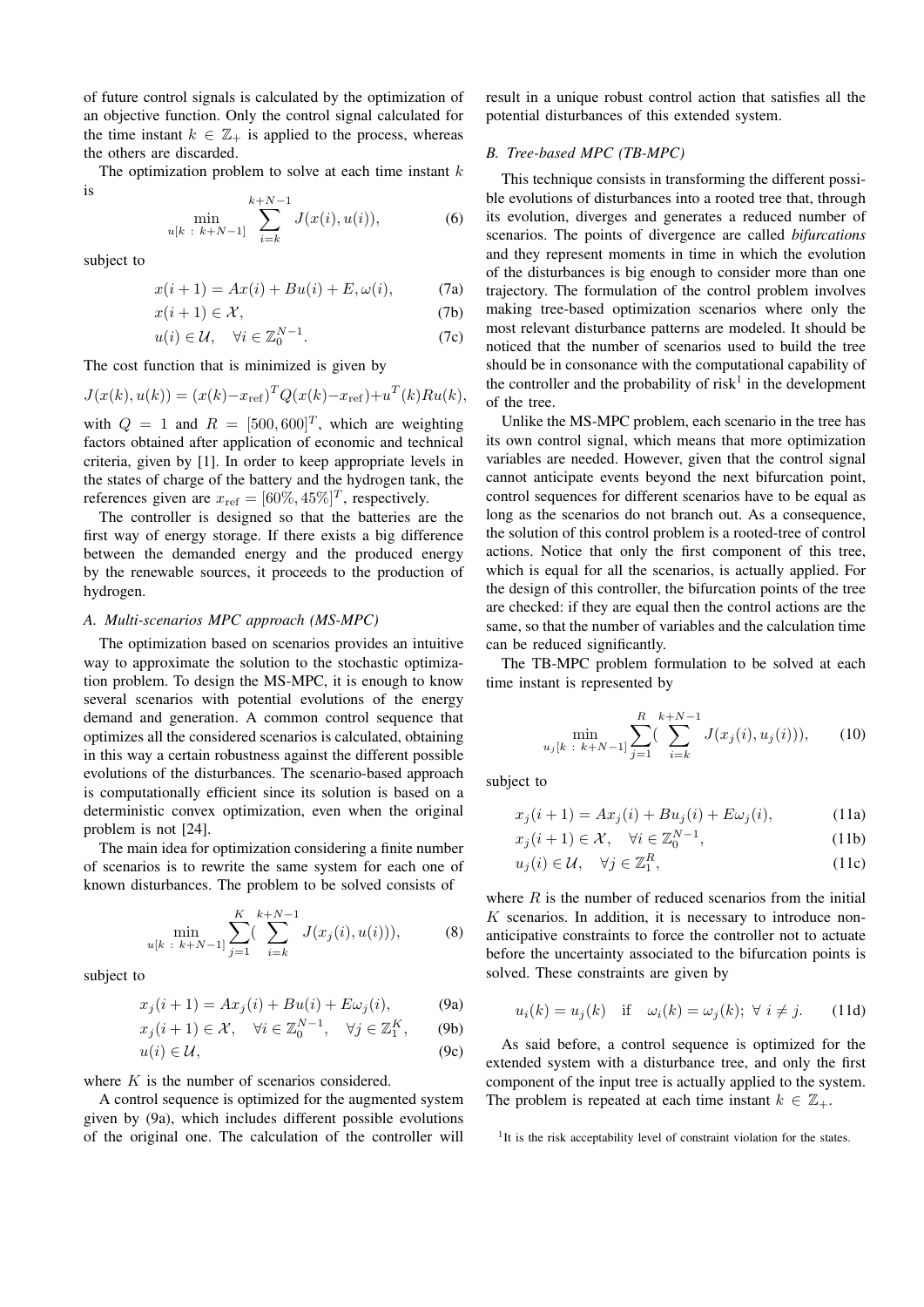# *C. Chance-Constrained MPC (CC-MPC)*

Given that disturbances have stochastic behavior, one way of addressing this problem is using CC-MPC.

The CC-MPC problem formulation is stated as

$$
\min_{u[k\;:\;k+N-1]} \sum_{i=k}^{k+N-1} \mathbb{E}[J(x(i), u(i))],\tag{12}
$$

subject to

$$
x(i+1) = Ax(i) + Bu(i) + E\omega(i), \tag{13a}
$$

$$
\mathbb{P}[x_{\min} \le x(i+1) \le x_{\max}] > 1 - \delta_x, \qquad (13b)
$$

$$
u(i) \in \mathcal{U}, \quad \forall i \in \mathbb{Z}_0^{N-1}, \tag{13c}
$$

where  $\delta_x \in (0,1)$  is the risk of violating this constraint,  $x_{\text{min}}$  is the lower limit and  $x_{\text{max}}$  is the upper limit of the constrained state. Moreover, E denotes the expected value of the cost function and  $\mathbb{P}$ , the probability operator.

The application of  $(13b)$  along *N* is necessary to implement the controller. To this end, we assume that the disturbances behave as Gaussian random variables, hence the state  $x$  is a normal variable too, with mean  $\bar{x}$  and standard deviation  $\sigma_{x(k)}$ , i.e.,  $x(k) = \mathcal{N}(\bar{x}, \sigma_{x(k)})$ . The deterministic equivalent of these chance constraints can be formulated as follows:

$$
\mathbb{P}(x(i+1) \ge x_{min}) \ge 1 - \delta_x.
$$

Using the change of variable, in order to standardize the normal variable

$$
Z = \frac{x(i + 1) - \bar{x}(i + 1)}{\sigma_{x(i + 1)}},
$$

it is possible to write

$$
\mathbb{P}(Z \ge \frac{x_{min} - \bar{x}(i+1)}{\sigma_{x(i+1)}}) \ge 1 - \delta_x,
$$
  

$$
\mathbb{P}(Z \le \frac{x_{min} - \bar{x}(i+1)}{\sigma_{x(i+1)}}) \le \delta_x,
$$
  

$$
\varphi\left(\frac{x_{min} - \bar{x}(i+1)}{\sigma_{x(i+1)}}\right) \le \delta_x,
$$

where  $\varphi(\cdot)$  is the probability distribution function. Therefore,

$$
\frac{x_{min} - \bar{x}(i+1)}{\sigma_{x(i+1)}} \leq \varphi^{-1}(\delta_x).
$$

The deterministic equivalent can be written as

$$
\bar{x}(i+1) \ge x_{min} - \varphi^{-1}(\delta_x)\sigma_{x(i+1)}.\tag{14}
$$

In a similar way, the upper bound of the constrained state along *N* can be written as

$$
\bar{x}(i+1) \le x_{max} + \varphi^{-1}(\delta_x)\sigma_{x(i+1)}.\tag{15}
$$

The expressions (14) and (15) have been formulated as the deterministic equivalent of the chance constraints.

*Remark 1:* The presence of the additive stochastic disturbance may lead to infeasibility when the constraints on the states and inputs, and the risk of violation of constraints are not suitably chosen. Hence, from a practical point of view, in this application the disturbance is small enough to ensure feasibility of  $(8)$ ,  $(10)$ , and  $(12)$ .

#### IV. RESULTS

The simulations were performed using the nonlinear model as plant replacement, see [23]. The prediction horizon was  $N = 5$ , the sampling time was 30 s, and the simulation period 36 hours. The linear model of the HyLab microgrid described in the Section II was used as internal model for the controller. The selected disturbance for verifying the performance of the system was the real demand registered on May 23, 2014, which is shown in Figure 2.



Fig. 2: Energy generated by solar panels, demand of energy and disturbance corresponding to May 23, 2014

Both, MS-MPC and TB-MPC simulations were performed by using the peninsular electricity demand and the solar generation registered by the Spanish National Electricity Network<sup>2</sup> . These disturbance scenarios were the result from the difference between the electric demand and energy generated from solar-based sources at each time instant, for the months August 2013, January and April 2014. These months were chosen to have significant differences on the scenarios and all the data were scaled for the microgrid allowable values.

The MS-MPC simulations were performed considering 90 scenarios. For this number of scenarios, we expected the risk of violation of constraints according to the bound given by [24], i.e.,  $\delta_x$  < 2.2%. In Figure 3(a), the control signals and the disturbance are presented. In Figure 3(b), the system states are shown: the state of battery charge (SOC) and the metallic hydrides level (MHL). It can be seen in Figures 3(a) and 3(b) that the control actions drove the system towards the desired reference for each of the aforementioned states. The average tracking error of the reference to the level of battery charge (SOC) was 7*.*8% and metal hydride level (MHL), 2*.*9%. The final cumulative cost according to (8) was 1*.*6 *×* 10<sup>7</sup> .

The TB-MPC simulations were performed by using an original number of 90 scenarios, which were reduced to 5

<sup>2</sup>https://demanda.ree.es/movil/peninsula/demanda/total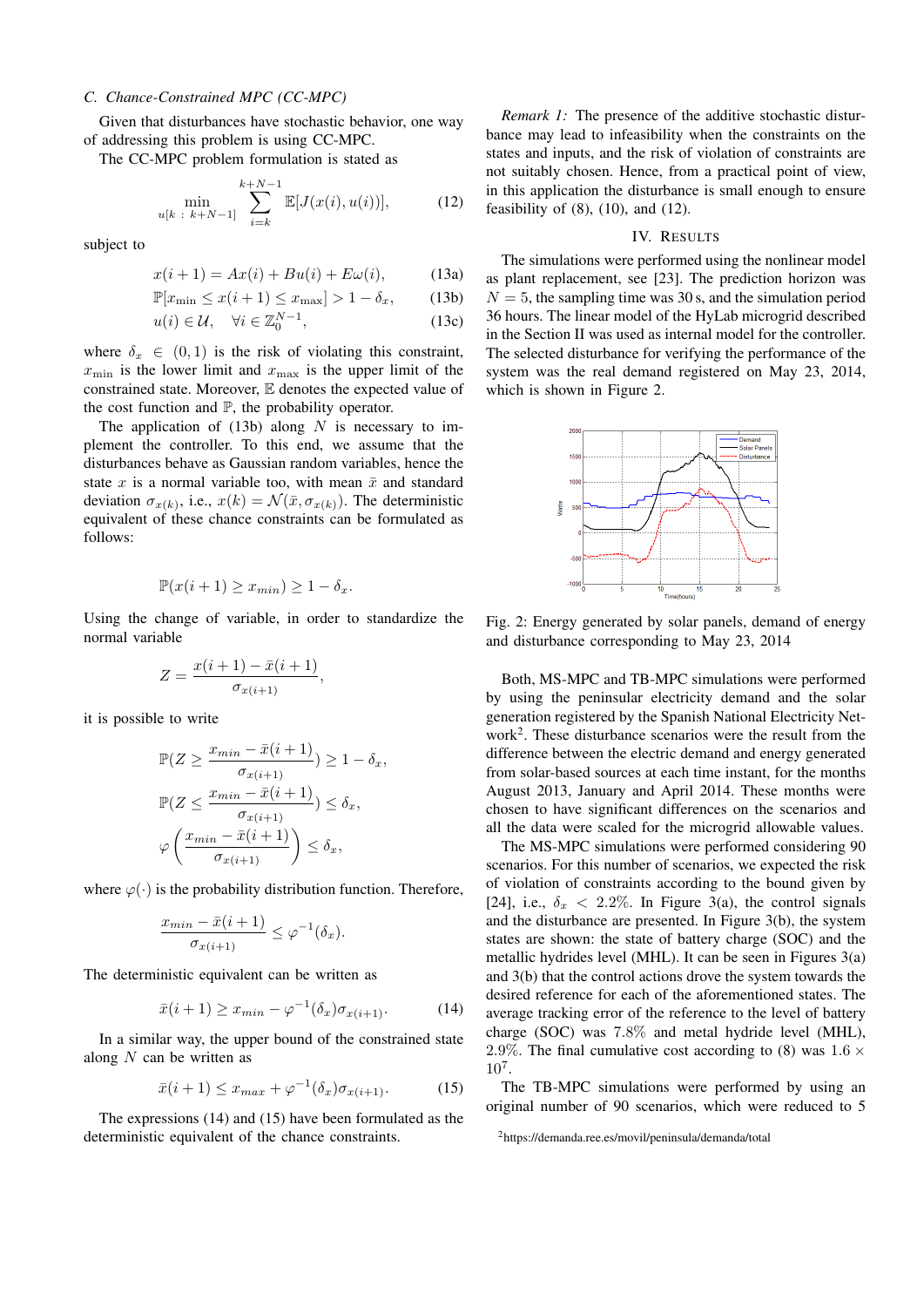

Fig. 3: Signals applying the proposed robust MPC approaches and disturbances.

scenarios forming a tree using GAMS [25] with  $\delta_x < 12\%$ . This reduction tried to replicate the main dynamics of all original disturbances considered in a small disturbance tree. The results are shown in Figures  $3(c)$  and  $3(d)$ , where the control actions and system states are respectively presented.

As shown in Figures  $3(c)$  and  $3(d)$ , the control actions satisfied the constraints of the system, driving the outputs (SOC, MHL) to the given reference. The average tracking error of the reference to the level of battery charge (SOC) was 7*.*72% and to the level of metallic hydrogen was 2*.*97%. The final cumulative cost according to (8) was  $1.59 \times 10^7$ .

Simulations for CC-MPC were performed considering the failure probability  $\delta_x < 1\%$ . The disturbances were modeled as a normal function with  $\mu = 0.3020$  and  $\sigma = 0.5245$ , which were obtained from the historical data registered at May 23, 2013, that is, one year ago since the simulation day. Figures 3(e) and 3(f) show that the control actions drove the

system towards the desired reference of each of the states.

The final cumulative cost was according to  $(8)$   $1.96 \times 10^7$ . The average tracking error of the reference to the level of battery charge (SOC) was 6*.*88% and to the level of metallic hydrogen was 2*.*2%.

Table I shows the average percentage error tracking the reference states, final cumulative costs, and computational times for the proposed strategies referred to the single day operation.

Figures 3(a), 3(b), referred to MS-MPC, and Figures 3(e), 3(f), carried out by CC-MPC, look very similar but the corresponding performances in Table I are quite different. On the contrary, Figures  $3(c)$ ,  $3(d)$ , corresponding to TB-MPC, show a slightly different input and state behavior but the performance is similar to the one of MS-MPC. The difference between MS-MPC and CC-MPC was the computational time: the former technique worked with an